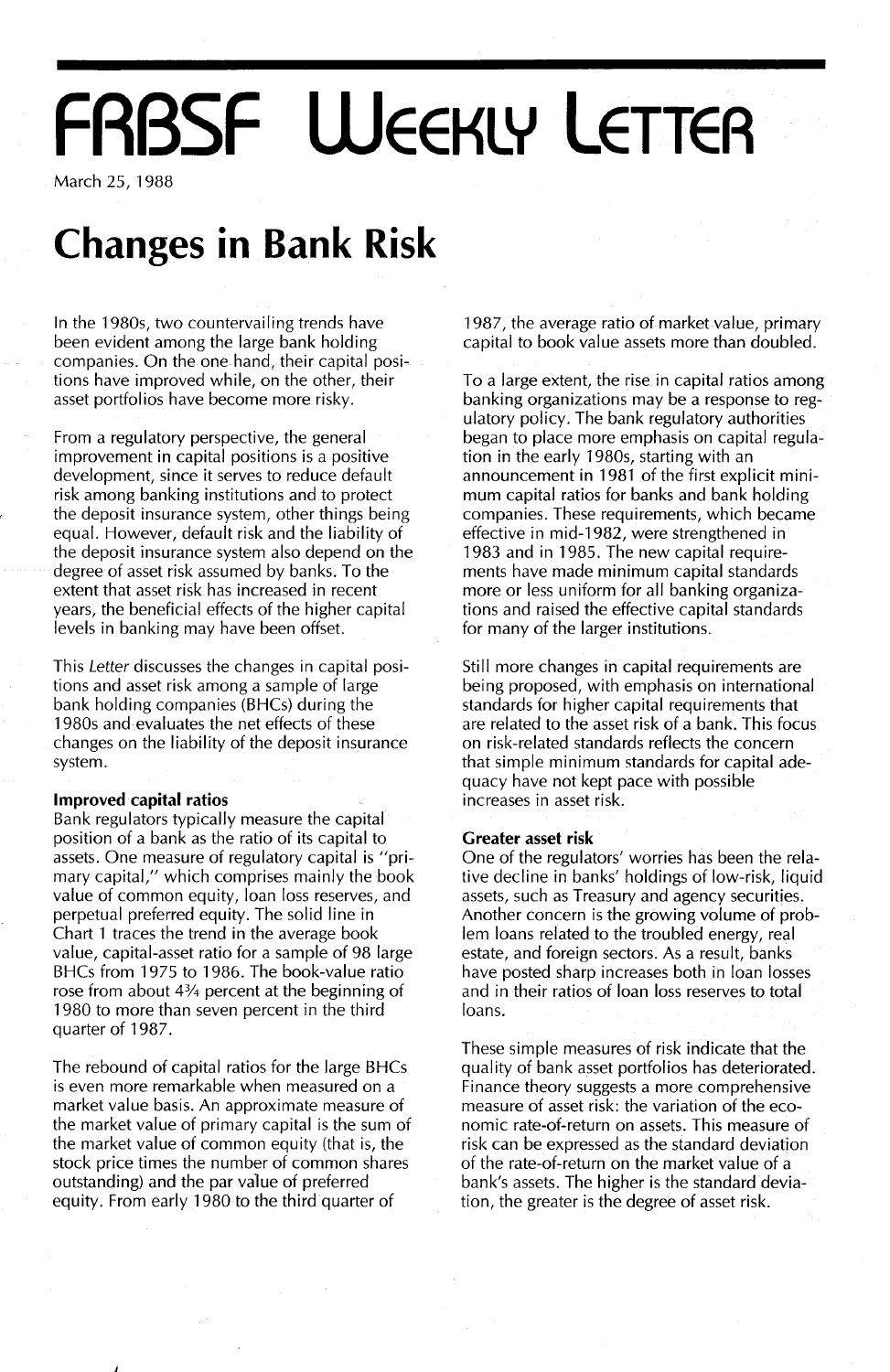## **FRBSF**

The problem with this measure is that the market value of many bank assets and, therefore, the corresponding asset-return standard deviation are not directly observable. However, this measure can be estimated using information on the standard deviation of the rate-of-return on the share prices of a bank holding company's common equity. The simplest approach is to approximate the asset-return standard deviation as the standard deviation of the return on common equity, weighted by the bank's ratio of market value capital to assets. This approach recognizes that the risk of an institution is determined by its asset risk *and* leverage. It also assumes bank liabilities are not risky.

Such a measure of the average asset risk of 98 large BHCs is plotted in Chart 2 for the years 1975 to 1986. The chart shows that bank asset risk has been higher in the 1980s than in the second half of the 1970s. This rise in asset risk in the 1980s is statistically significant.

#### **Insurance** system **risk**

A central policy question, and the primary concern of this Letter, is the extent to which the higher degree of asset risk has offset the benefits of the improved capital positions of bank holding companies. A related concern is whether, on balance, the risk exposure of the deposit insurance system has increased.

Robert Merton has provided a convenient framework for such an inquiry. He has shown that the value of the deposit insurance guarantee is like a (Black-Scholes) put option. The value of the insurance guarantee (that is, the option) is related to the amount of leverage of a banking institution and the standard deviation of the economic rate-of-return on the bank's assets  $-$  the two variables discussed above. The lower the leverage, the lower will be the value of the guarantee since it is less likely that a bank will fail and exercise the option and impose losses on the insurance system. Likewise, the lower the asset risk, the lower will be the value of the guarantee.

The change in the value of the deposit insurance guarantee was estimated for each of 98 large bank holding companies using data for 1981 and again for 1986. (In making these calculations, a more refined estimate of the asset-return standard deviation was used than the one

J

described above.) Since a number of simplifying assumptions were necessary, estimates of the value of deposit insurance to the sample of bank holding companies must be viewed with caution, particularly with regard to the *level* of the value of the guarantee. Nonetheless, *changes* in those values should give a reasonable indication of the magnitude of the changes in the risk to the deposit insurance system.

The averages of the estimated value of deposit insurance among the sample of bank holding companies are presented in Chart 3. For reference, the maximum statutory deposit insurance premium is about eight cents per \$100 of deposits. The chart shows a large and statistically significant increase in the average value of deposit insurance. This finding suggests that the increase in asset risk has more than offset the benefits from the decline in leverage among the sample of bank holding companies on balance, leaving the deposit insurance system at greater risk. It also suggests that, on average, deposit insurance was underpriced in 1986, but not in 1981. The latter result is consistent with other studies that have estimated the value of deposit insurance in the earlier part of the 1980s.

#### Cause **or** effect?

This evidence suggests that, adjusting for increased asset risk, the "effective" average capital position among the sample of large BHCs has become weaker, not stronger. An appropriate regulatory response might be to require even higher standards for capital adequacy.

Some might argue, however, that the observed increases in bank asset risk were a direct consequence of the required buildup in capital. Thus, a regulatory push for even more capital would lead to more risk-taking. This commonly held view states that when banks are forced to raise capital, they will shift to higher yielding, riskier investments to maintain a target rate-of-return on equity.

The theoretical underpinnings of this argument, however, are not very sound. In fact, as discussed at length in a previous Letter (May 22, 1987), there are strong theoretical grounds for believing that higher capital levels in banking actually reduce a bank's gains from increasing asset risk. Moreover, the common wisdom is not supported by empirical evidence. If incentives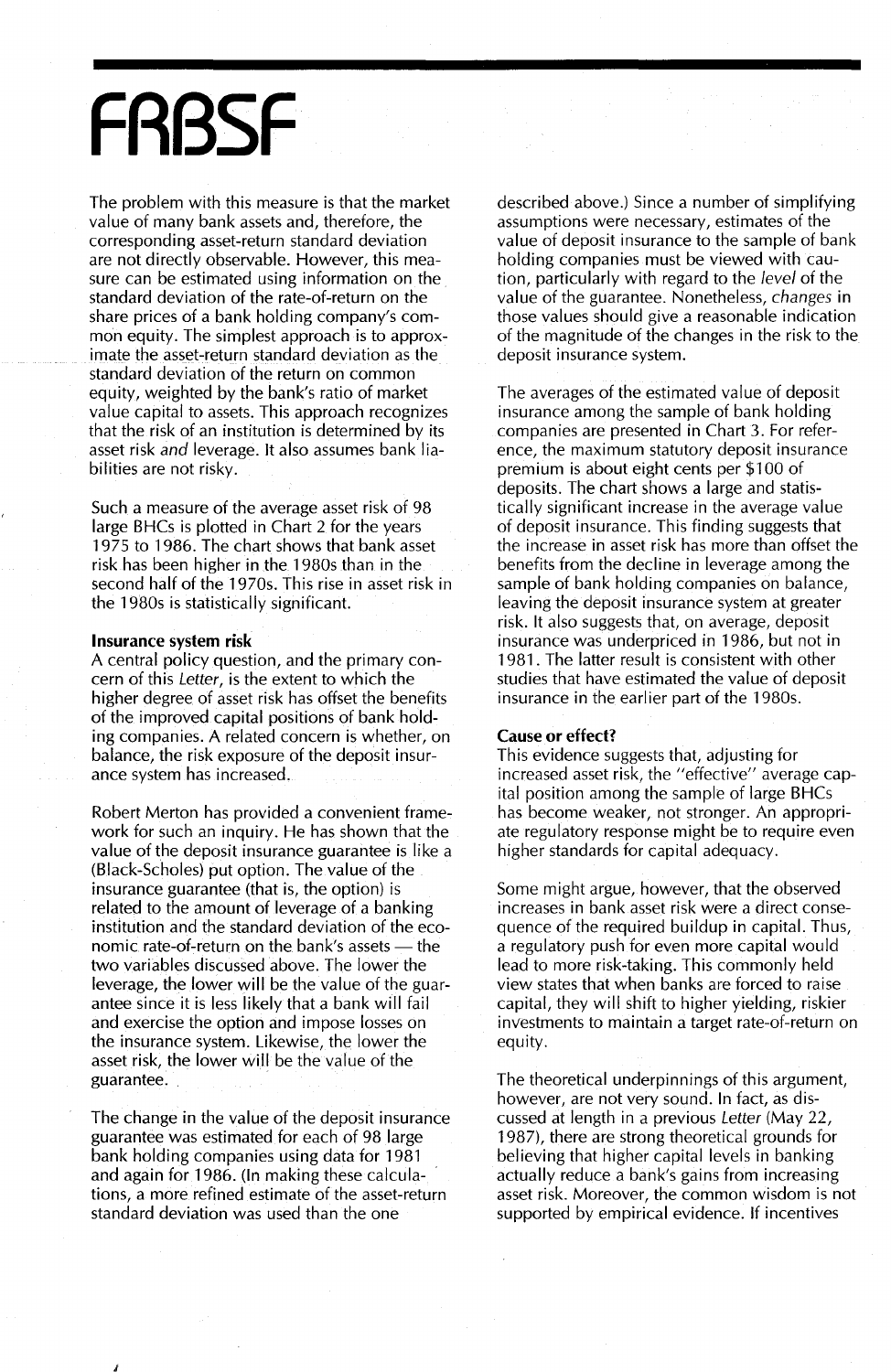

#### **Chart 2 Asset Risk**



for risk-taking increase in response to higher regulatory capital requirements, then the effect should be most evident among the "under-capitalized" BHCs that had to raise capital to meet the new capital requirements in the 1980s. This is not the case. Among the sample of 98 BHCs, neither the increase in asset risk nor the change in the value of deposit insurance were greater for the BHCs that had to raise capital to meet the minimum requirements in the 1980s than for the other BHCs.

#### Conclusion

The benefit to the deposit insurance system from the improvement in the capital positions of large



level of confidence.

BHCs apparently has been more than offset by increased asset risk in the 1980s. Put another way, the findings in this Letter indicate that, given the increase in asset risk among the large BHCs, the effective capital positions of large BHCs now likely are weaker than at the beginning of the decade, despite the increases in capital to asset ratios. The deterioration in the effective capital positions among the large BHCs argues for vigorous regulatory efforts to raise further the level of capital in banking and to ensure more rapid adjustments in capital requirements to changes in asset risk in the future.

FrederickT. Furlong

Opinions expressed in this newsletter do not necessarily reflect the views of the management of the Federal Reserve Bank of San Francisco, or of the Board of Governors of the Federal Reserve System.

Editorial comments may be adilressed to the editor (Barbara Bennett) or to the author.... Free copies of Federal Reserve publications can be obtained from the Public Information Department, Federal Reserve Bank of San Francisco, P.O. Box 7702, San Francisco 94120. Phone (415) 974-2246.